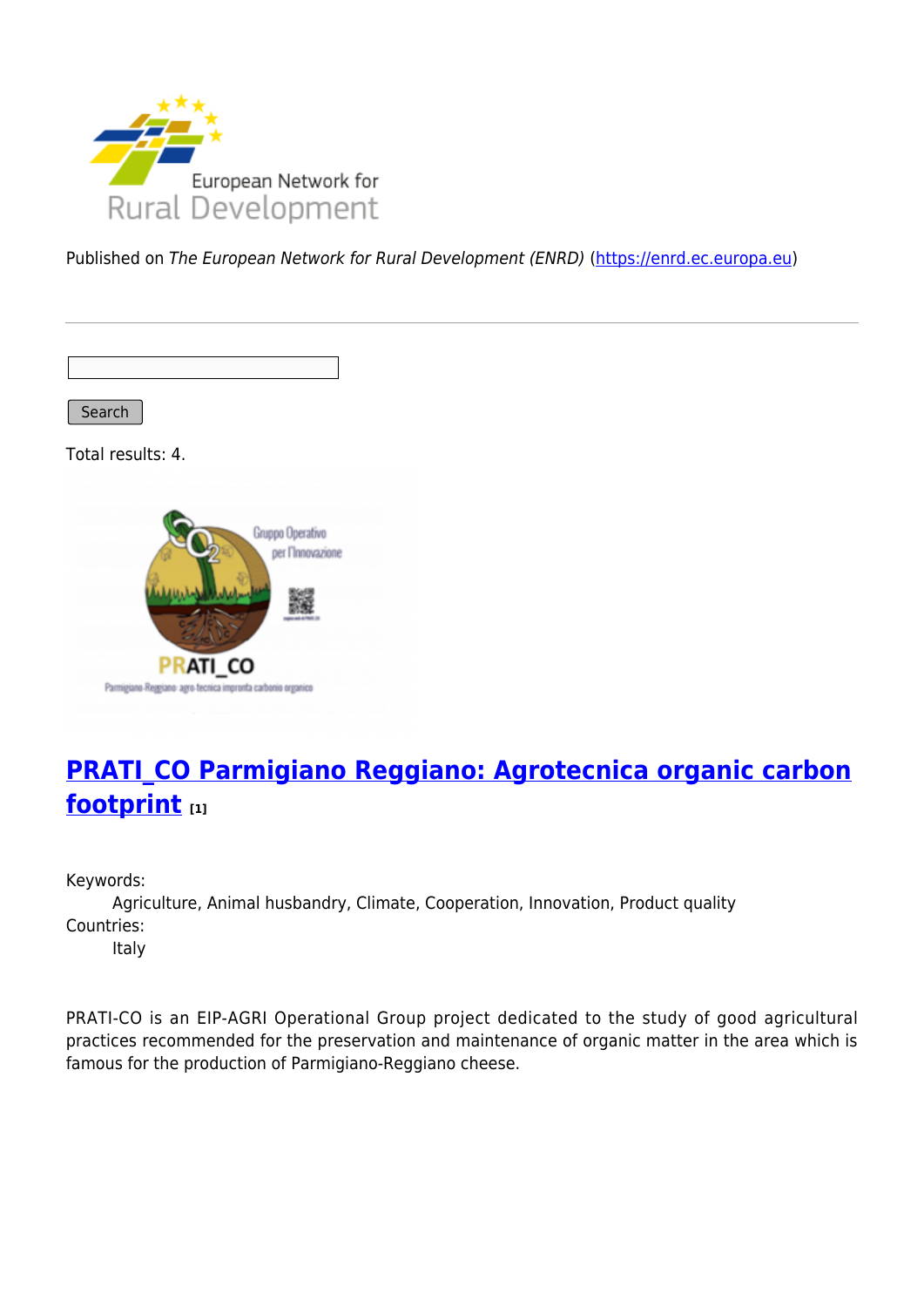

# **[Setting up a hail protection system on a cherry orchard](https://enrd.ec.europa.eu/projects-practice/setting-hail-protection-system-cherry-orchard_en) [2]**

Keywords:

Agriculture, Climate change adaptation, Producer groups, Product quality, Risk management Countries:

Italy

Setting up an anti-hail system over a newly planted orchard of cherry trees, in order to mitigate the impact of climate change over agricultural production.

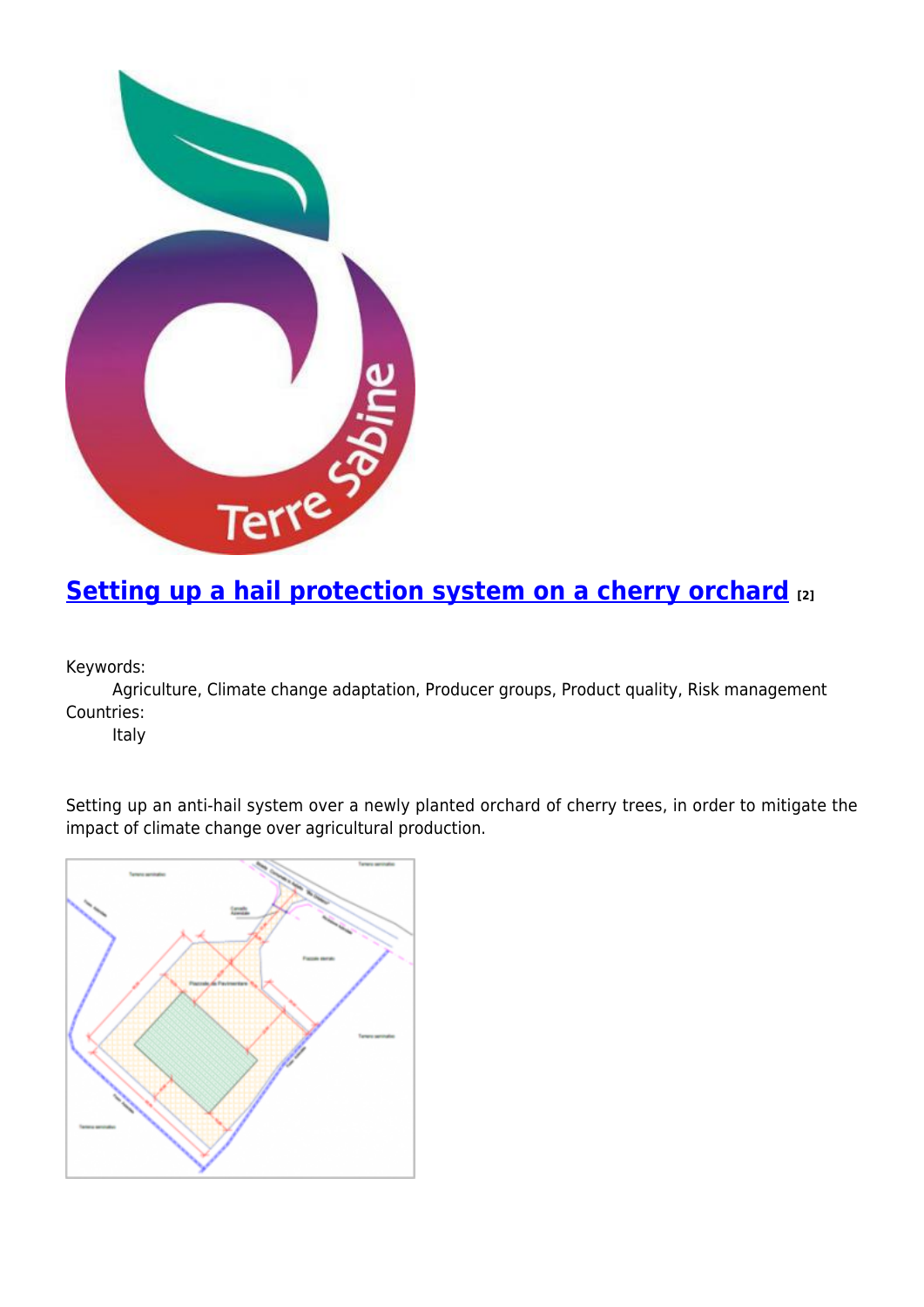# **[Repairing damage caused by extreme weather conditions on](https://enrd.ec.europa.eu/projects-practice/repairing-damage-caused-extreme-weather-conditions-agricultural-business_en) [an agricultural business](https://enrd.ec.europa.eu/projects-practice/repairing-damage-caused-extreme-weather-conditions-agricultural-business_en) [3]**

Keywords: Agriculture, Climate change adaptation, Risk management Countries: Italy

An agricultural business affected by extreme weather conditions used RDP support to repair the damage to its infrastructure and enable it to operate as normal.



## **[Efficiency Check - Herd management tool for animal welfare](https://enrd.ec.europa.eu/projects-practice/efficiency-check-herd-management-tool-animal-welfare_en) [4]**

Keywords:

Advisory services, Animal husbandry, Animal welfare, Cooperation, Information & Communications Technology (ICT), Innovation

Countries:

Austria

Developing a herd management tool to optimise efficiency and animal welfare on dairy farms.

### **Source URL:**

https://enrd.ec.europa.eu/projects-practice/\_en?project\_keywords\_filter=19753&amp%3Bamp%3Bproject\_country=All &amp%3Bamp%3Bfield\_enrd\_prj\_measure\_tid=All&amp%3Bamp%3Bfield\_enrd\_prj\_focus\_area\_tid=All&amp%3Bamp %3Bf%5B0%5D=sm\_enrd\_eu\_countries%3AUnited%20Kingdom&amp%3Bf%5B0%5D=im\_field\_enrd\_prj\_focus\_area%3 A17123&f%5B0%5D=im\_field\_enrd\_prj\_keywords%3A20510&f%5B1%5D=im\_field\_enrd\_prj\_keywords%3A19742&f%5 B2%5D=im\_field\_enrd\_prj\_keywords%3A19721&f%5B3%5D=im\_field\_enrd\_prj\_keywords%3A19732&f%5B4%5D=im\_fi eld\_enrd\_pri\_keywords%3A20471&f%5B5%5D=im\_field\_enrd\_pri\_measure%3A17104&f%5B6%5D=im\_field\_enrd\_pri measure%3A17096&f%5B7%5D=sm\_enrd\_eu\_countries%3AItaly&f%5B8%5D=im\_field\_enrd\_prj\_keywords%3A19752 &f%5B9%5D=im\_field\_enrd\_prj\_measure%3A17107&f%5B10%5D=sm\_enrd\_eu\_countries%3AAustria

### **Links**

- [1] https://enrd.ec.europa.eu/projects-practice/pratico-parmigiano-reggiano-agrotecnica-organic-carbon-footprint\_en
- [2] https://enrd.ec.europa.eu/projects-practice/setting-hail-protection-system-cherry-orchard\_en